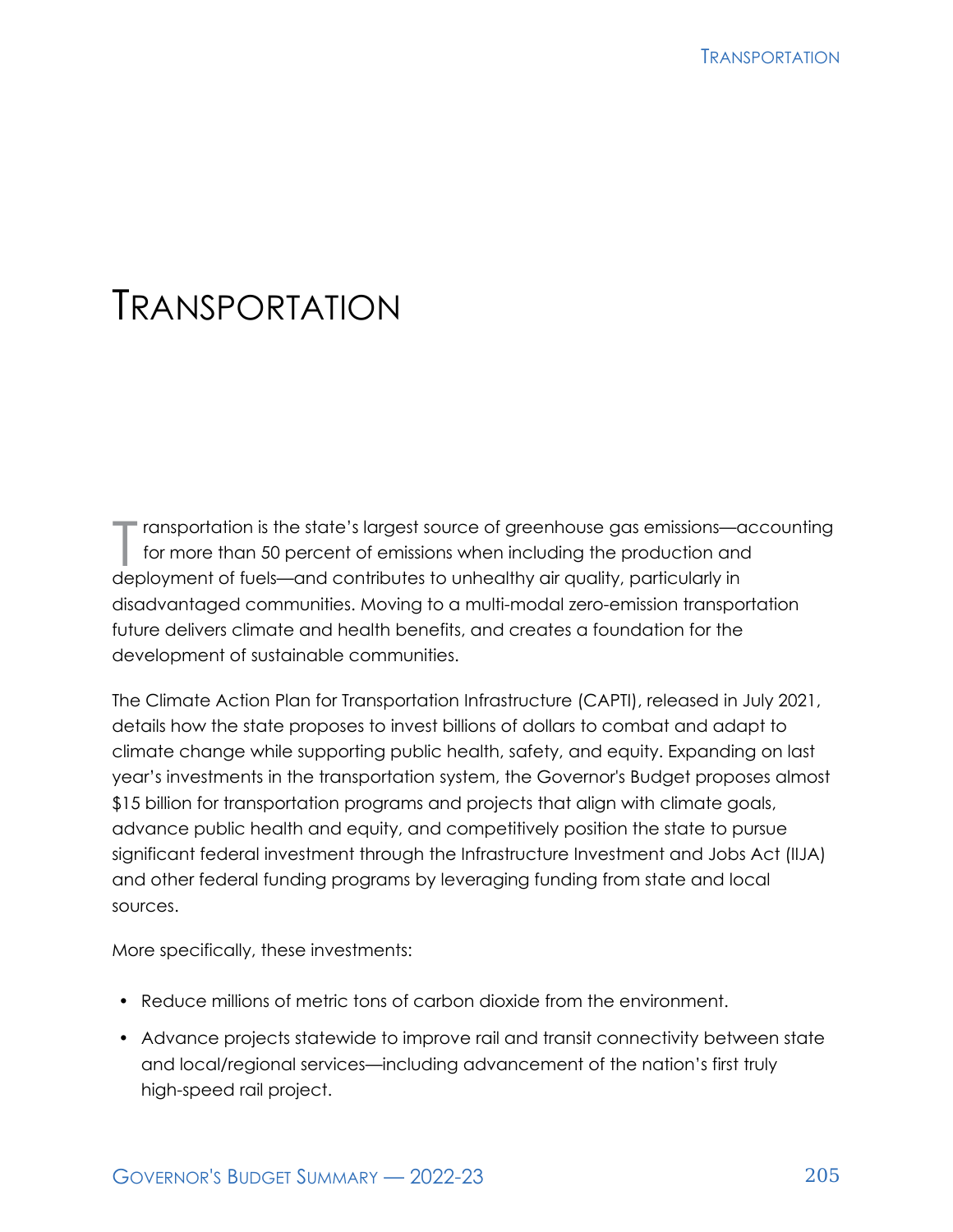- Enhance safety and access for bicyclists and pedestrians, and target critical highway/rail grade separations and grade crossing improvements on key corridors throughout the state to reduce fatalities and injuries on the transportation system.
- Support climate resiliency and reduce risks from climate impacts.
- Remove barriers and connect disadvantaged communities, increasing access to opportunity.
- Deliver transportation projects that support the development of compact or infill housing to help California meet its housing goals.
- Move the state away from fossil fuel-based technologies and toward cleaner transportation technologies, including zero-emission vehicles and clean infrastructure.

### **SB 1 IMPLEMENTATION**

In addition, the Department of Transportation (Caltrans) continues to use the substantial increase in transportation revenues provided through SB 1 to address the backlog of maintenance and repairs on the state highway system. As California continues its recovery from the COVID-19 Pandemic, transportation revenues are rebounding, and Caltrans has accelerated repair and maintenance projects on the state's primary highway assets. Through a continued focus on "fix it first" projects, Caltrans continues to meet SB 1 performance goals.

The state is on track to reach the SB 1 statutory goal of having 98 percent of pavement and 90 percent of culverts in good or fair condition by 2027. Also, the state is on pace to meet the goal of repairing at least 500 additional bridges. Since its implementation in 2017, SB 1 funding has led to the following accomplishments:

- 8,000 lane miles of pavement and 998 bridges repaired.
- Lane miles repaired—prior to SB 1, 1,400 miles per year; since SB 1, 2,000 miles per year.
- 249 bridges repaired per year (as compared to 114 bridges per year prior to SB 1)
- 188,000 linear feet per year in culverts repaired (as compared to 23,000 linear feet per year prior to SB 1).
- An increase in Traffic Management System elements—from 59 percent in "good" condition to 79 percent in "good" condition.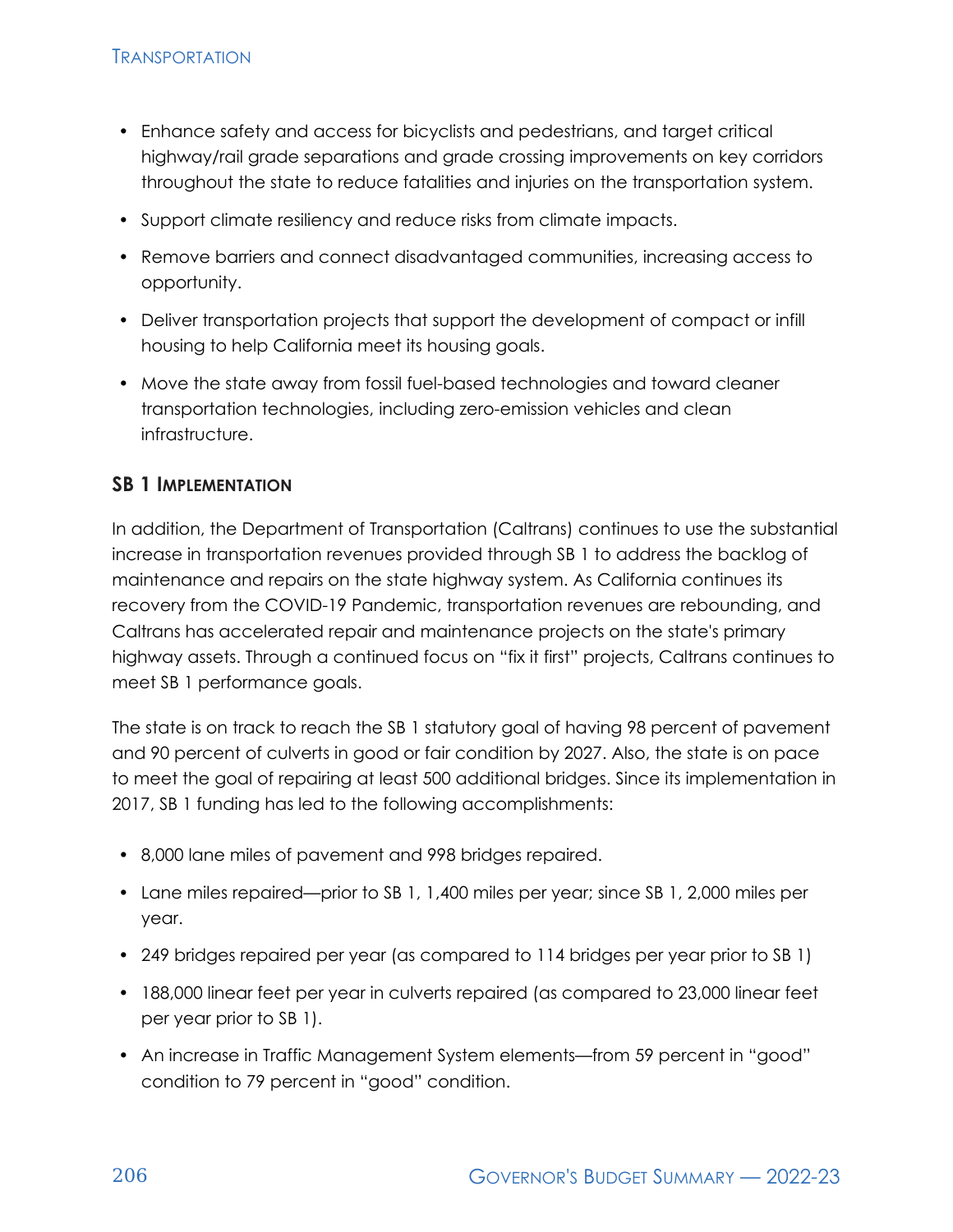#### **FEDERAL INFRASTRUCTURE INVESTMENT AND JOBS ACT**

The federal IIJA provides a significant investment in the nation's infrastructure, authorizing over \$500 billion for transportation over five years. The IIJA provides a \$200 billion augmentation to existing and new transportation programs for highway, transit, highway safety, motor carrier, research, hazardous materials, and rail programs.

Under this measure, California is estimated to receive almost \$40 billion of formula-based transportation funding for the following programs over the next five years:

- Existing surface transportation, safety, and highway performance apportioned programs.
- A new bridge replacement, rehabilitation, preservation, protection, and construction program.
- A new program that will support the expansion of an electric vehicle (EV) charging network.
- A new program to advance transportation infrastructure solutions that reduce greenhouse gas emissions.
- A new program to help states improve resiliency of transportation infrastructure.
- Improving public transportation options across the state, with increased formula funding for transit.

The Budget includes an increase to base Federal Highway Administration transportation funding levels for California of \$1.8 billion in 2021-22 and \$1.9 billion 2022-23. In addition, Federal Transit Administration base transit funding will increase by \$385 million in 2021-22 and \$423 million in 2022-23. This funding will flow directly to local transit authorities and does not require any state budget changes. California is also anticipating a \$14.2 million annual increase to the National Highway Traffic Safety Administration grant program, administered by the Office of Traffic Safety. The additional funds will help address traffic fatalities and serious injuries on California roads.

In addition to new formula-based funding, the IIJA includes over \$100 billion in new competitive grants or augmentations to existing grant programs nationwide over five years for a variety of highway, safety, transit, rail, energy, and other activities. The state is uniquely positioned to take advantage of these funds based on its clean transportation leadership and ongoing funding commitments. With close alignment with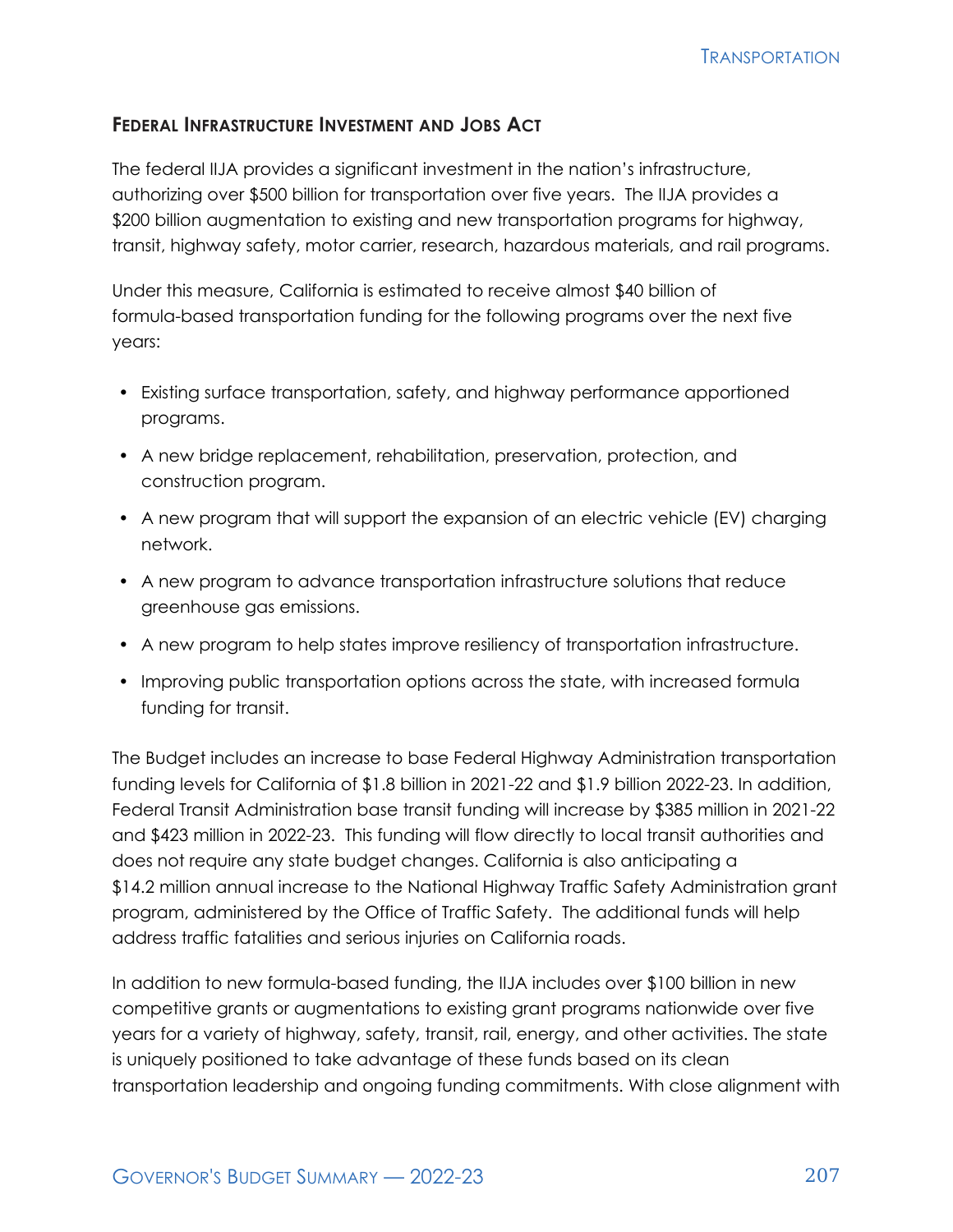federal policy priorities on climate, equity, and safety, and the enactment of funding programs like Cap and Trade and SB 1, the state is ready to leverage state dollars to match and maximize the federal investment.

#### **STATE TRANSPORTATION INFRASTRUCTURE PACKAGE**

The Budget proposes investing an additional \$9.1 billion in the transportation system and other related zero-emission vehicle (ZEV) efforts (see the Climate Change Chapter for additional ZEV details). The transportation infrastructure package focuses on increasing mobility options for Californians through rail, transit and active transportation projects, equity-related investments to reconnect communities, and enhanced safety projects.

This funding is comprised of the following investments in the transportation system:

- **High-Speed Rail**—\$4.2 billion to complete electrified high-speed rail construction in the Central Valley, perform advance work for service between Merced and Bakersfield, and complete advance planning and project design for the entire project. This is in addition to the funds available for this program in Cap and Trade.
- **Statewide Transit and Rail Projects**—\$2 billion to invest in high-priority transit and rail infrastructure projects. These projects will improve rail and transit connectivity between state and local/regional services, including projects on shared corridor routes.
- **Southern California Transit and Rail Projects**—\$1.25 billion to deliver local and regional projects focusing on mobility and greenhouse gas reduction.
- **Active Transportation and Projects to Connect Communities**—\$750 million to transform the state's active transportation networks, improve equity, and support carbon-free transportation options, including:
	- \$500 million for Active Transportation Program projects, which encourage increased use of active modes of transportation such as walking and biking, and increase the safety and mobility of non-motorized users.
	- \$150 million to establish the Reconnecting Communities: Highways to Boulevards Pilot Program, which will improve equity and remove transportation barriers by investing in the conversion of key underutilized highways into multi-modal corridors that serve existing residents by developing affordable housing and complete streets features in disadvantaged communities.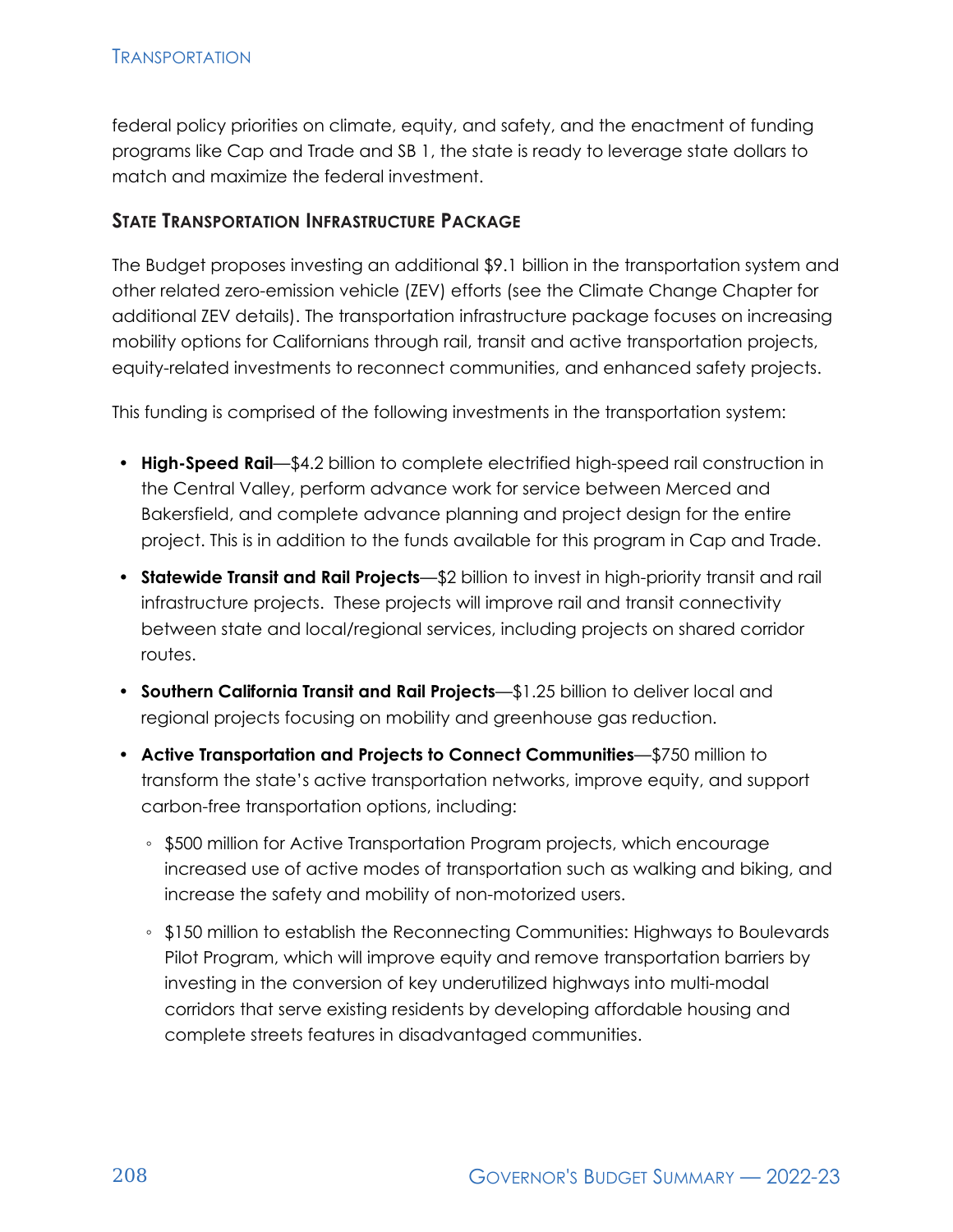- \$100 million for bicycle and pedestrian safety projects, allocated through the Highway Safety Improvement Program, to reduce severe injuries and fatalities of vulnerable road users.
- **High Priority Grade Separation Projects**—\$500 million to support critical safety improvements throughout the state.
- **Climate Adaptation Projects**—\$400 million for state and local climate adaptation projects that support climate resiliency and reduce risks from climate impacts.

#### **SUPPLY CHAIN RESILIENCE AND PORT INFRASTRUCTURE INVESTMENTS**

In response to global disruptions to the goods movement supply chain, the state is taking near- and long-term actions to alleviate congestion at California ports, which are critical to the regional, state, and national economies. In partnership with the Federal Administration, the state has taken steps to strengthen the resilience of California's and the nation's supply chain. In October, the Governor issued Executive Order N-19-21, which directed state agencies to identify additional ways to alleviate congestion at California ports and expanded efforts to ease supply chain issues by engaging stakeholders to discuss challenges created by record demand for imported goods and capacity issues.

In addition to challenges at the ports, California and the nation are facing commercial truck driver shortages, further disrupting the supply chain. The Department of Motor Vehicles (DMV) has implemented measures to mitigate the commercial truck driver shortage and keep goods moving quickly between California's largest ports and major distribution centers.

While the state has already taken several actions to mitigate supply chain disruptions, additional investments are necessary to support supply chain resiliency and transform the way California moves goods and people in a way that reduces greenhouse gas emissions and considers environmental impacts to communities.

The Budget proposes \$2.3 billion for supply chain investments, including \$1.2 billion for port, freight, and goods movement infrastructure and \$1.1 billion for other related areas such as workforce training and ZEV equipment and infrastructure related to the supply chain. This funding will improve supply chain resiliency and will be used to leverage federal funding. This can also support the U.S. Department of Transportation federal financing Emerging Projects Agreement with the California State Transportation Agency (CalSTA) and other discretionary programs made available through the IIJA, in a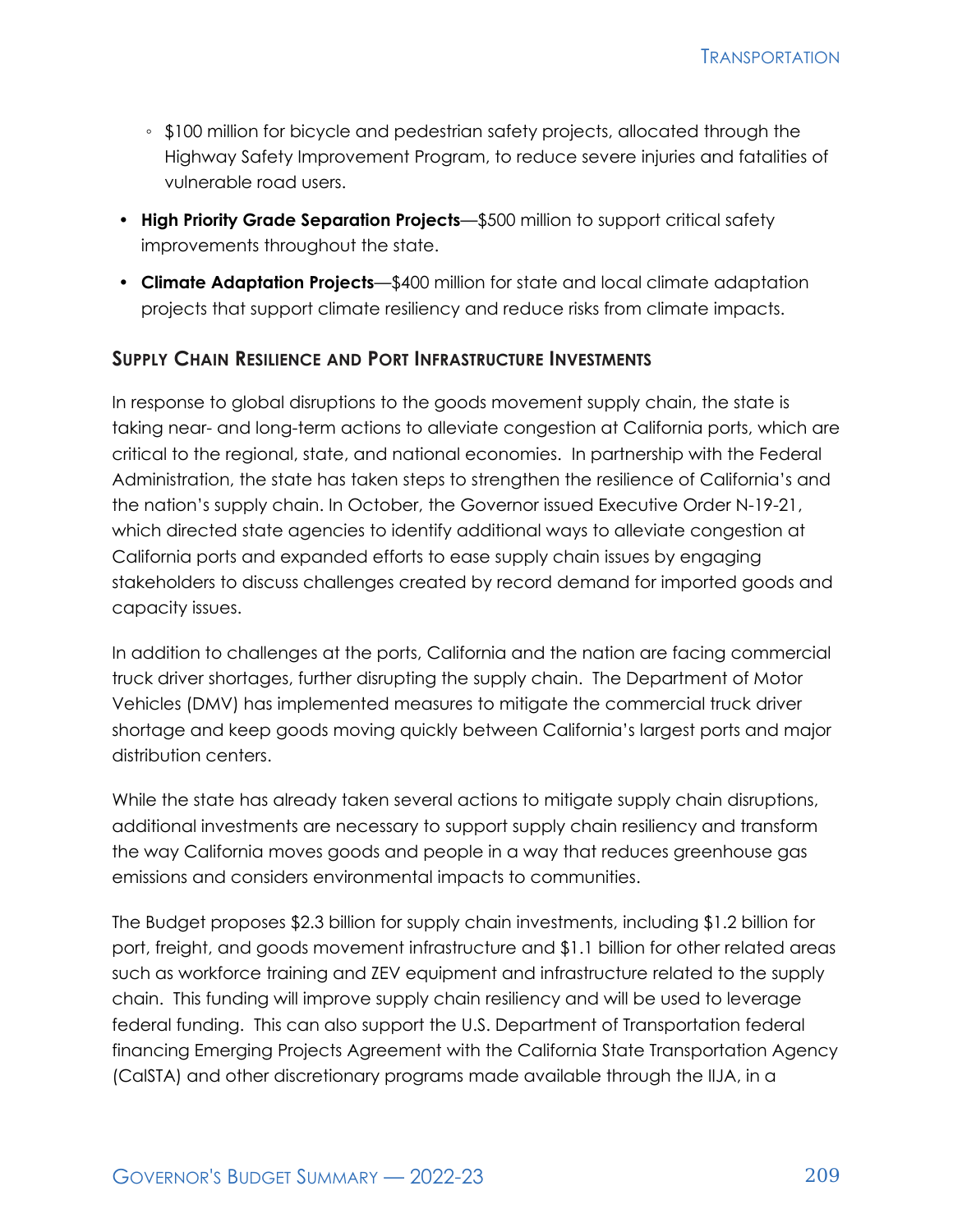manner consistent with CAPTI goals. This proposal includes the following General Fund investments:

- **Port Infrastructure and Goods Movement**—\$1.2 billion for port-related high-priority projects that increase goods movement capacity on rail and roadways serving ports and at port terminals, including railyard expansions, new bridges, and zero-emission modernization projects.
- **Zero-Emission Equipment and Infrastructure**—\$875 million for zero-emission port equipment, short-haul (drayage) trucks, and infrastructure. See the Climate Change Chapter for additional details.
- **Workforce Training**—\$110 million for a training campus, to support workforce resilience in the face of supply chain disruption and accelerate the deployment of zero emission equipment and technologies. See the Labor and Workforce Development Chapter for additional details.
- **Commercial Driver's Licenses**—\$40 million to enhance California's capacity to issue Commercial Driver's Licenses.
- **Operational and Process Improvements**—\$30 million for the Governor's Office of Business and Economic Development to provide funding for operational and process improvements at the ports. This could include enhancing the movement of goods and improving data interconnectivity between the ports to enable efficient cargo movement, reduce congestion, and create opportunities to increase cargo volume by promoting and building supply chain efficiency.

## **CLEAN CALIFORNIA INITIATIVE**

Launched in 2020-21, the Clean California initiative invests \$1.1 billion over three fiscal years for state and local governments to clean up trash and debris statewide, beautify community gateways and public areas along highways, streets and roads while providing jobs to thousands of Californians. The Budget proposes \$100 million General Fund to continue the Clean California Local Grant Program into 2023-24, which provides grants to cities, counties, transit agencies, tribal governments and other government agencies to beautify their communities and remove trash and debris.

## **RELIEF TO CALIFORNIA CONSUMERS**

In an effort to potentially lower the price of gasoline and diesel fuel and provide some relief to consumers, the Budget proposes to forego the annual inflation adjustment to the per gallon fuel excise tax rate scheduled to occur on July 1, 2022.